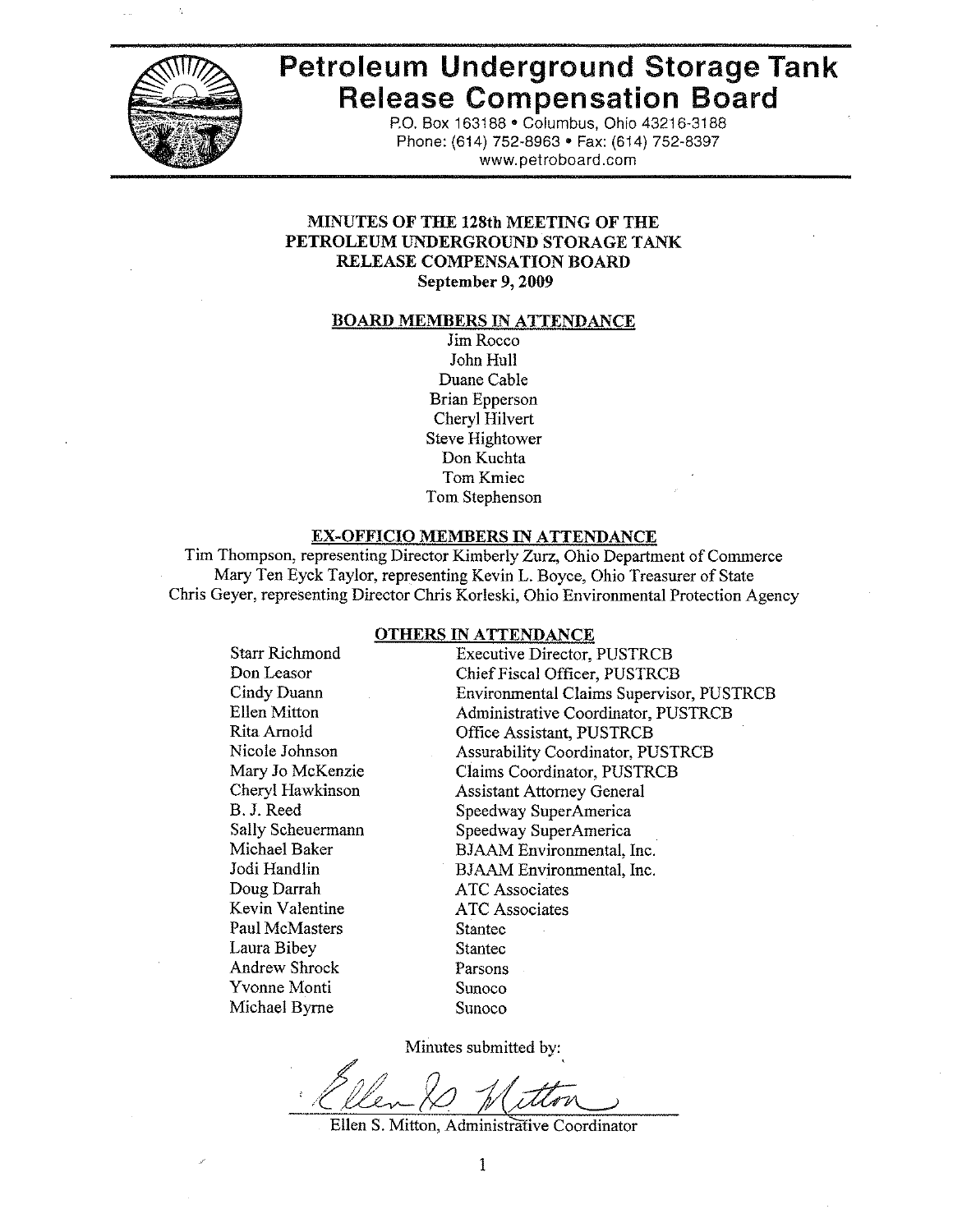# **Call To Order:**

Immediately following the 10:00 a.m. public hearing regarding the Board's proposed rule amendments, Chairman Rocco convened the one hundred twenty-eighth meeting of the Petroleum Underground Storage Tank Release Compensation Board on Wednesday, September 9, 2009. The following members were in attendance: Jim Rocco; John Hull; Duane Cable; Brian Epperson; Mayor Don Kuchta; Tom Stephenson; Steve Hightower; Cheryl Hilvert; Tom Kmiec; Tim Thompson, representing Director Kimberly Zurz, Ohio Department of Commerce; Christopher Geyer, representing Director Chris Korleski, Ohio Environmental Protection Agency; and, Mary Ten Eyck Taylor, representing Kevin Boyce, Ohio Treasurer of State.

Chairman Rocco asked if there were any comments, questions, or discussion regarding the minutes from the June board meeting and there were none. Mr. Hightower moved to approve the minutes. Mr. Cable seconded the motion. A vote was taken and eleven members voted in the affirmative; Mayor Kuchta abstained. The motion carried.

## *Election of Officers and Committee Member Appointments*

Chairman Rocco entertained motions from the floor for nominations of officers for the upcoming year. Mayor Kuchta nominated Mr. Jim Rocco to continue in his role as Chairman and nominated Mr. Hull to continue in his role as Vice Chairman. Hearing no other nominations, Mayor Kuchta made a motion to close the nominations and to elect Jim Rocco as the Chairman and John Hull as Vice Chairman. Mr. Stephenson seconded. A vote was taken and all members were in favor.

## *Rules Committee*

Chairman Rocco asked for Board members to volunteer to participate on the Rules Committee for the next year. Brian Epperson volunteered to remain on the committee and Chris Geyer and Mayor Donald Kuchta volunteered to become members of the Rules Committee. Chairman Rocco and Vice Chairman Hull will work on the committee in an ad hoc capacity.

## *Finance Committee*

Chairman Rocco noted that the Finance Committee consists of the Chairman, the Vice Chairman and one other Board member. Chairman Rocco asked Tom Stephenson to join the Finance Committee and he agreed. The Finance Committee members are Chairman Rocco, Vice Chairman Hull, and Mr. Stephenson.

## *2010 Meeting Dates*

Chairman Rocco set the following 2010 meeting dates: January 13, February 10 (tentative), March 10, June 9, September 8, and November 10. All meetings begin at 10:00 a.m.

#### **BUSTR Report:**

Chairman Rocco called upon Mr. Tim Thompson, Division Counsel, BUSTR, to present the BUSTR report.

Mr. Thompson stated that BUSTR is on track to meet one of the requirements of the Energy Act, which mandates the on-site inspection of each underground storage tank (UST) in Ohio every three years. He said that to date there had been inspections at 4,367 facilities, which represents approximately 56% of the total facilities. Mr. Thompson noted the current cycle close out date is August 8, 2010, and BUSTR anticipates meeting that deadline.

Mr. Thompson stated that BUSTR continues to work on their process improvement project. He said current processes and policies are being reviewed to improve responsiveness, especially when it involves working with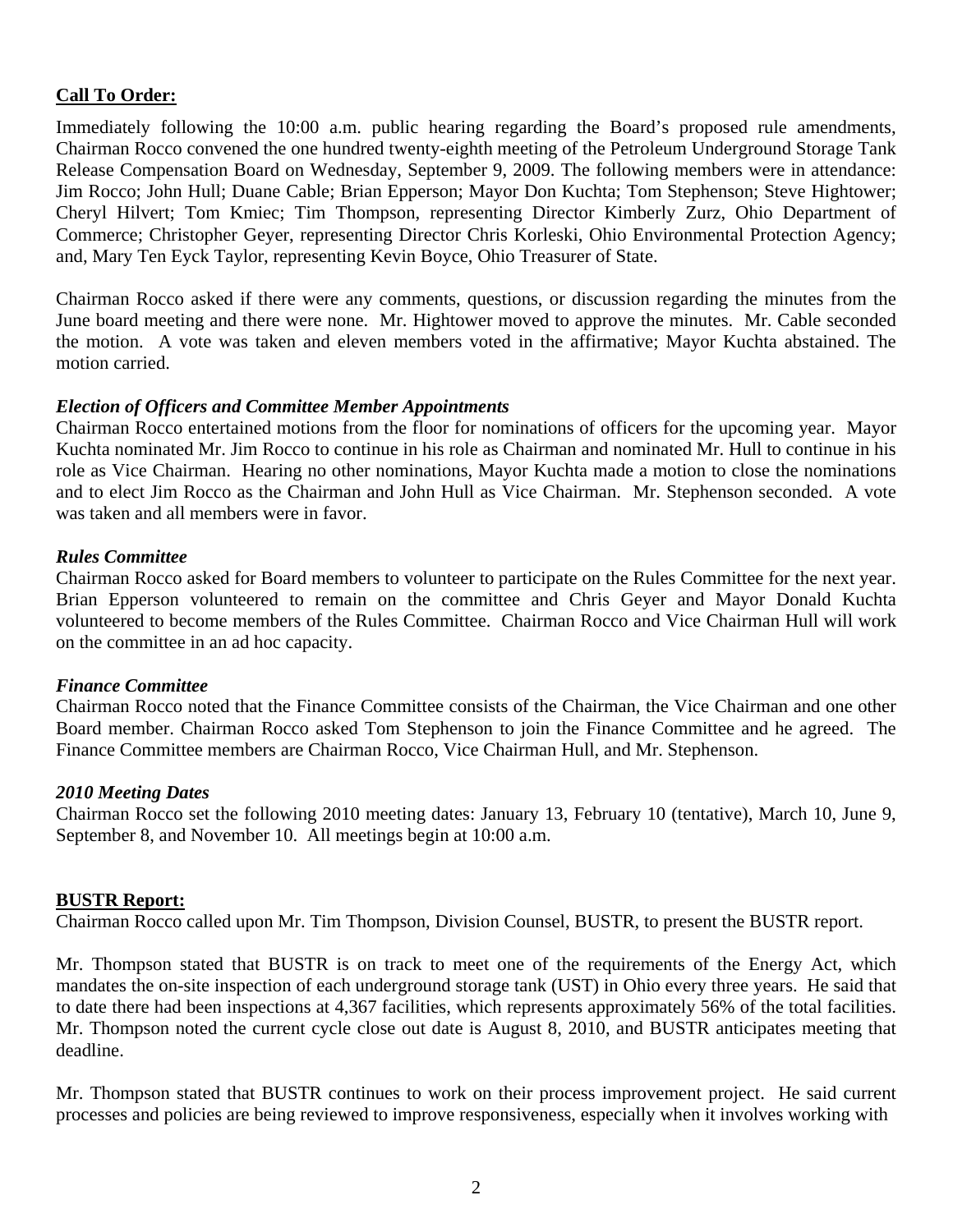stakeholders. He noted that the Department of Commerce had recently revised all of its websites including the State Fire Marshal's website. Mr. Thompson said that the BUSTR web page is being redesigned to provide more information regarding rules and procedures, and to direct stakeholders to correct contact points. He noted that some of the links on the Department of Commerce website providing information regarding BUSTR laws, rules and guidelines had been revised. Mr. Thompson asked that BUSTR be notified if any problems arise when working through the links.

Mr. Thompson referenced the BUSTR Rule Revision/Development Process agenda located in each member's notebook, stating this information had been provided to all BUSTR registered tank owners. He said that the existing BUSTR administrative rules are being reviewed while simultaneously drafting new rules to conform to the requirements of the Energy Act of 2005.

Mr. Thompson explained the petition period, comment period, and Ohio's formal rule adoption process noting that BUSTR has set a July 2010 deadline.

# **Financial Report:**

Chairman Rocco called upon Mr. Don Leasor, Chief Fiscal Officer, to present the Financial Report.

Mr. Leasor stated that the auditors from Schneider Downs would be in-house October 19 to begin work on the 2009 audit. He anticipates the audit report to be presented to the Board at the first meeting in January 2010.

Mr. Leasor stated that he and Ms. Richmond would be going before the State Controlling Board to request an increase in the Board's appropriations for fiscal years 2010 and 2011 because the approved 2010-2011 biennium budget allocation was a reduction from the amount originally requested. He said that Ms. Richmond would be requesting the budget be restored to the original requested level as this budget relates only to the personnel expenses of the Board.

Mr. Leasor said the investment policy and the capitalization policy had been removed from this month's agenda as the proposed policies would be reviewed in the next few weeks with members of the State of Ohio Treasurer's office. He said after taking into consideration the Treasurer's suggestions, Ms. Hawkinson of the Attorney General's office would review the policies. Mr. Leasor said that these policies then would be reviewed by the Finance Committee and presented to the Board at the November meeting.

Mr. Leasor stated that the May, June, and July financials were emailed to each member. He asked if there were any questions or concerns regarding these reports. Hearing none, Mr. Leasor began with the July financials.

Mr. Leasor said that there is currently \$8.3 million in the obligated account that is set aside for fiscal year 2010 claim settlement payments. He said that the current unobligated balance is just under \$10.8 million, and another \$6.7 million is in the debt service account.

Mr. Leasor said that claims expense for July is just over \$99,000 noting that this is below the amount for the same period last year. He said in order to meet the \$9 million goal set for fiscal year 2009, the timing for the issuance of claim settlement determinations was changed this year so that more reimbursements were paid out prior to the end of the fiscal year. This in turn had an effect on the amount of payments made in July.

Mr. Leasor said that the total operating expenses for July were a little under \$143,000. He said the printing and copying line item is at 15% of the budgeted amount and that postage was at 47%, noting both line items are cyclical and have higher expenditures at this time due to the printing and mailing of the fee statements in April.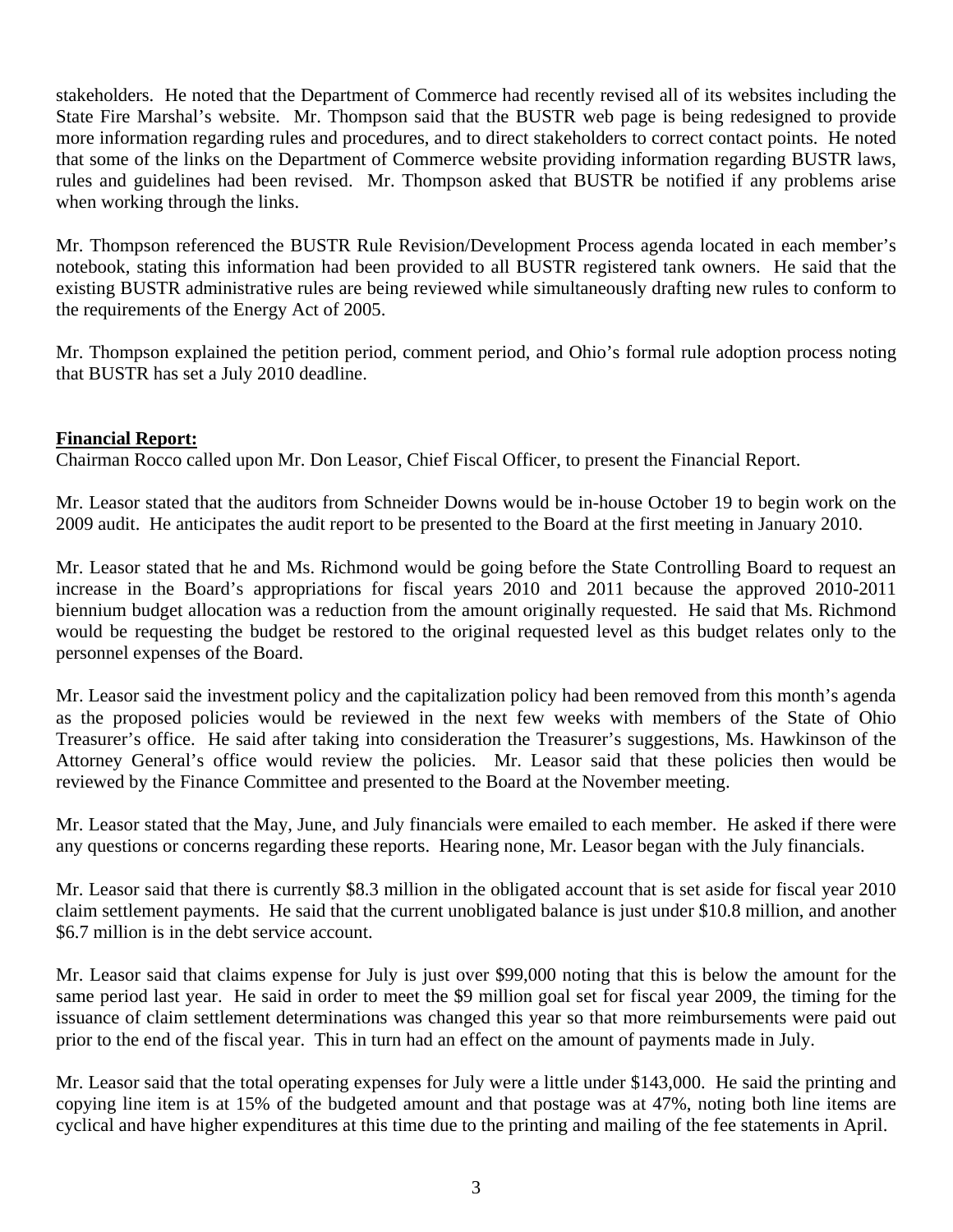Mr. Leasor said the \$14,000 invoice for postage for the fee statement mailing wasn't submitted and paid until July. He noted that all other expenses are on target for this time of the fiscal year.

In response to Mr. Hightower's question regarding whether the purchases approved at the June Board meeting as part of the 2010 fiscal year budget had been made, Mr. Leasor stated that no capital purchases had been made to date but research was underway regarding the purchase of a new copier.

## *Fee Statement Statistics*

Mr. Leasor said that for the 2009 program year beginning on July 1, there had been \$13.7 million collected in current year fees to date, and \$249,697 collected in prior year fees, which represents 95.5% of the \$14.65 million budgeted fee revenue. He said fees had been paid for 21,050 tanks, representing approximately 97% of the 21,700 tanks anticipated to be assured in this program year. Mr. Leasor explained that 73% of the fees were paid at the standard deductible and 27% were paid at the reduced deductible.

In response to Mr. Hull's question, Mr. Leasor stated he does not see a trend being set with the collection of prior years' fees coming in at the beginning of the program year, but as a response to invoices mailed by the staff. Ms. Richmond added that when mailing the annual fee statements in April, owners with prior years' outstanding fees have an invoice included in that mailing, so the Board is receiving payments for prior years' fees along with the current annual year's fees during the first few months of each program year.

# **Claims Report:**

Chairman Rocco called on Ms. Cindy Duann, Environmental Claims Supervisor, to present the claims report.

Ms. Duann said that the current total maximum liability of in-house open claims is approximately \$29.4 million. She said using the historical claim payout ratio of 70%, the actual anticipated claim liability of unpaid claims is about \$20.6 million. She said that 1,775 fund eligible sites had received an NFA and the average cleanup cost per NFA site is \$123,978. Ms. Duann said that 145 NFA'd sites were cleaned up exclusively under BUSTR's 1999 and/or 2005 risk based corrective action (RBCA) rules with an average cleanup cost of \$68,800 per site, which is about 55% of the average cost of all NFA sites.

Ms. Duann said there are currently 12 claims under appeal, which is a much lower number than in the past few months. She said that settlement addenda had been issued for many of these appeals, and, more information had been requested from the tank owners for some appeals.

Recapping the 2008 program year, Ms. Duann stated that the Board had received 867 claims averaging about 72 claims received per month. She said that the staff had settled or closed 804 claims, averaging about 67 per month. Ms. Duann said that the overall claim settlement offer reached nearly \$8.2 million, which included a \$1.8 million lump sum settlement agreement with a major oil company for 136 claims. She said that the average claim payout rate in the 2008 program year was about 71% and the average reimbursement for each settled claim was just under \$10,900.

Ms. Duann said that during the first two months of this program year, the claims staff had received a total of 149 claims and settled or closed 73 claims. She stated the low number of claims settled thus far in the 2009 program year was due to the fact that one of the three claims analysts had been assigned to work with BUSTR for the review of ten RAP cost pre-approval applications for Dual Phase Extraction (DPE) remediation. She anticipates the staff will pick up the number of claims being settled in the coming weeks.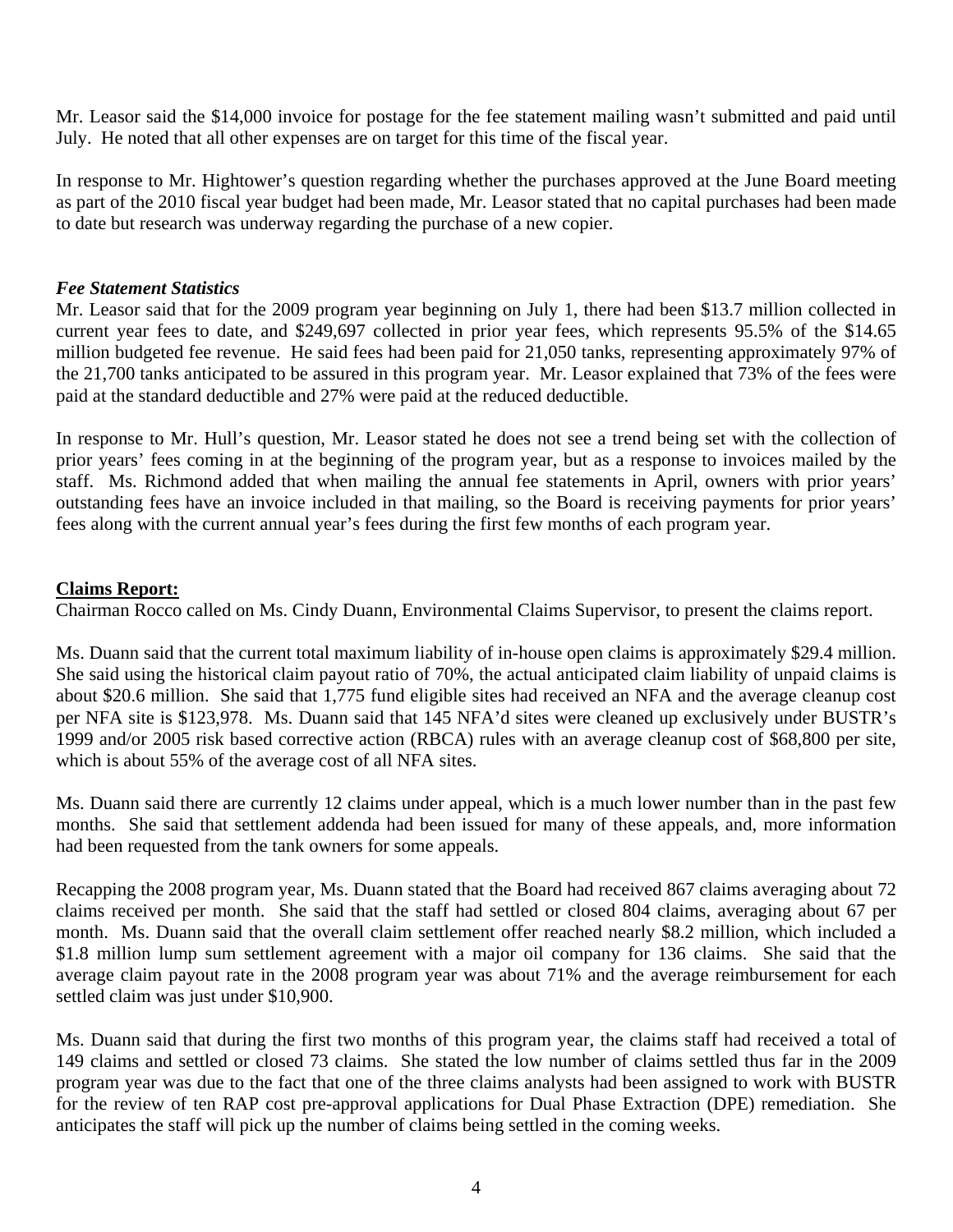She said for the 2008 program year, 96 eligibility applications had been received. Ms. Duann said that 64 eligibility applications were approved and 29 were denied, noting a 69% approval rate.

Ms. Duann said that for the first two months of this program year, a total of 18 eligibility applications had been received and 24 applications had been approved with one denial. She said there are currently 25 open eligibility applications awaiting review.

Ms. Duann said in the 2008 program year, the Board received 239 requests for cost pre-approval and responded to 222 requests. She said there had been a total of 72 monitoring plans or Tier 3 work plans submitted in the 2008 program year. She explained that under the current rules, these work plans or monitoring plans are mandatory for cost pre-approval. Ms. Duann said that under the upcoming proposed rule changes, it would not be necessary to seek pre-approval of costs for those work plans or monitoring plans where the estimated costs would not exceed \$6,000. Ms. Duann said that with the rule change, it would reduce the staff's cost preapproval review time for these relatively inexpensive items.

Ms. Duann stated that in July and August, the Board received 35 cost pre-approval applications and 60 had been determined.

# **New Business**

# *Hardship Application*

# **Claim #10650-0001/07/09/96 Owner – Robert Tishue**

Ms. Richmond stated that Robert Tishue, owner of the former Tishue's Carryout and Oil Co., submitted this application and he is the responsible person for a 1996 petroleum release that occurred at a facility he previously owned on West Pike Street in Morrow, Ohio.

She stated that this is Mr. Tishue's sixth request for hardship status and noted that one of the five previous requests was denied in November 2006 because no claims were pending reimbursement at that time. Ms. Richmond said that to date, the Fund has reimbursed Mr. Tishue slightly over \$73,000. She added that his most recent claim was received by the Fund in June 2009 with a face value just over \$10,000.

Ms. Richmond said that based on the information Mr. Tishue provided in the application, his only income is from social security and interest on retirement investments and his reported annual expenses slightly exceed his reported income. Ms. Richmond said that in addition to this review of the hardship application, a US Environmental Protection Agency (EPA) financial capacity test was used to determine if Mr. Tishue had the ability to carry debt. She said that the financial capacity test indicated that the he could not afford corrective action costs.

Ms. Richmond recommended that the Board approve this application and grant hardship status to Robert Tishue. Mr. Hull moved to approve the application. Mayor Kuchta seconded and a vote was taken. All members voted in the affirmative. The motion carried.

# *Certificate of Coverage Ratification*

Chairman Rocco called upon Ms. Richmond to present for ratification by the Board the lists of owners who, since the last Board meeting, had either been issued or denied a Certificate of Coverage.